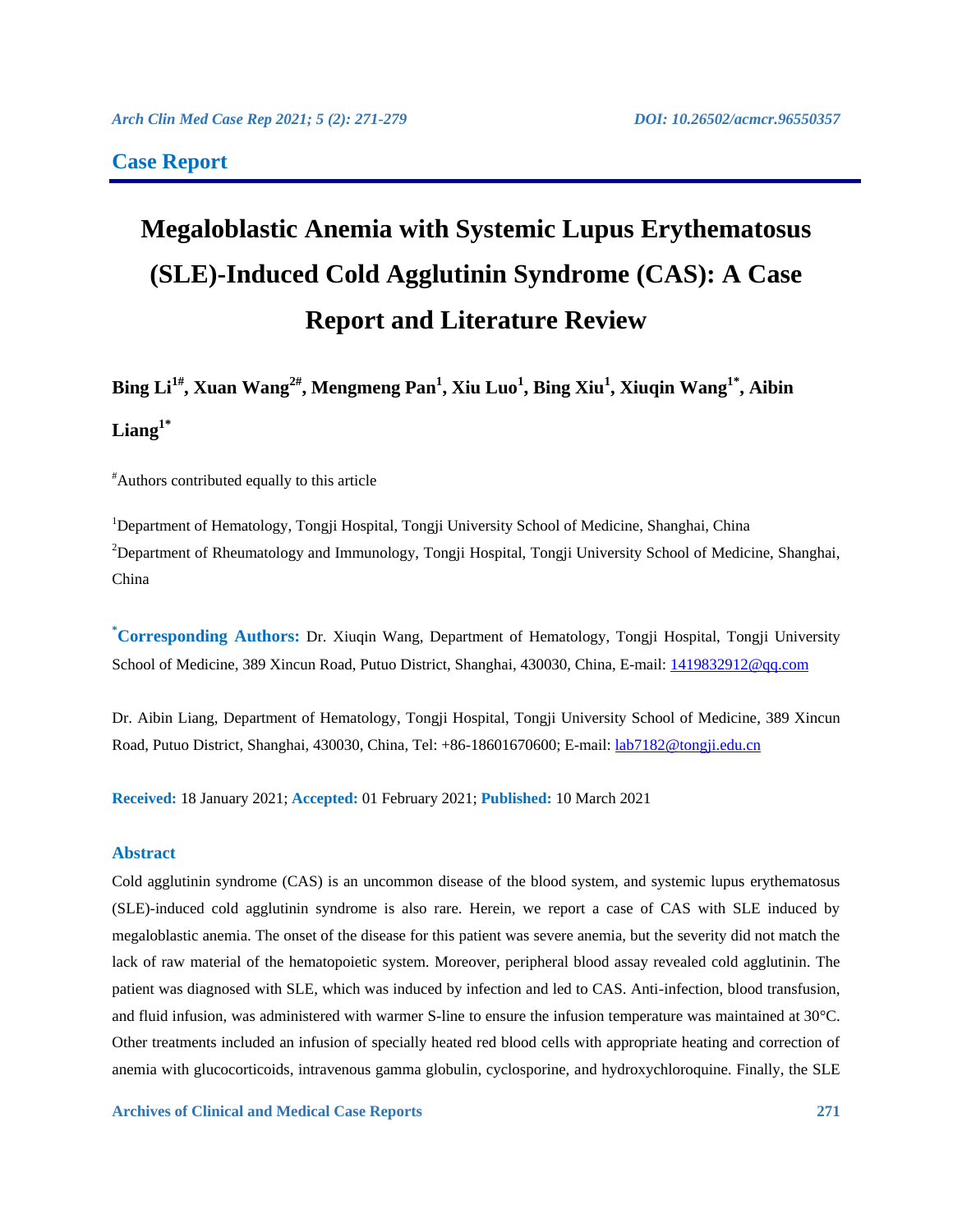recovered to the stationary phase. Although megaloblastic anemia is a common disease in the blood system, missed diagnosis is not rare if it is accompanied by other diseases that increase the severity of anemia. Thus, the primary cause of anemia should be explored and use targeted treatment employed.

**Keywords:** Anemia; Megaloblastic anemia; Cold agglutinin syndrome; Systemic lupus erythematosus; Treatment

### **1. Introduction**

Megaloblastic anemia belongs to large cell anemia due to folacin acid and/or vitamin B12 deficiency, which might be accompanied by in situ hemolysis in the blood vessel. The clinical manifestations include fatigue and jaundice [1]. The cold agglutinin syndrome (CAS) is a rare disease associated with infections, autoimmune diseases, and lymphoid malignancies [2]. Systemic lupus erythematosus (SLE) is a chronic and relapsing autoimmune disease that is correlated with multiple autoantibodies against nuclear and cytoplasmic antigens. The hematological manifestations of lupus include anemia, leukopenia, and thrombocytopenia. Anemia occurs in 50% of the patients with SLE. Although anemia of chronic disease is the most common cause of SLE-induced anemia, autoimmune hemolytic anemia (AIHA), which has been one of the American College of Rheumatology (ACR )classification criteria of SLE, is not uncommon (10%). AIHA in SLE is usually mediated by warm anti-erythrocyte antibodies of IgG-type [3]. The presence of cold IgM antibodies that cause AIHA is a rare phenomenon in SLE, and has been rarely reported. Department of Hematology, Tongji Hospital, Tongji University School of Medicine, Shanghai, diagnosed and treated a case of megaloblastic anemia with CAS, who was subsequently diagnosed as SLE by a further search for the primary disease.

### **2. Case Report**

The baseline information of the patient included the following: sex: female; age: 67-years-old; nationality: Han; native place: Ningbo, Zhejiang but was born and lived in Shanghai; occupation: steel warehouse manager; a vegetarian; height: 160 cm; weight: 50 kg; tobacco and alcohol addiction: denied. The patient was presented to Department of Hematology, Tongji Hospital, Tongji University School of Medicine, Shanghai, with a complaint of dizziness and fatigue for 2 years. These symptoms were aggravated for 1 week, accompanied by coughing white sputum. Cyanosis was prone to occur to her every cold winter, which could be relieved quickly after warming, and therefore, she did not ask for a consultant. In the winter of 2018, she was considered to be anemic due to dizziness in the hospital, but the specific reason was unknown. After receiving an infusion of washed red blood cell suspension, her condition improved, and she returned home. There was no family history of anemia. She visited the outpatient clinic of Shanghai Tongji Hospital on January 9, 2020. Physical examination revealed pale conjunctiva, pale yellow sclera, no cyanosis on lips, beefy tongue, multiple caries, no superficial lymphadenopathy, and red swelling of the posterior pharyngeal wall. Also, no rales were detected in the bilateral lungs. The heart rate was 100 beats/min. The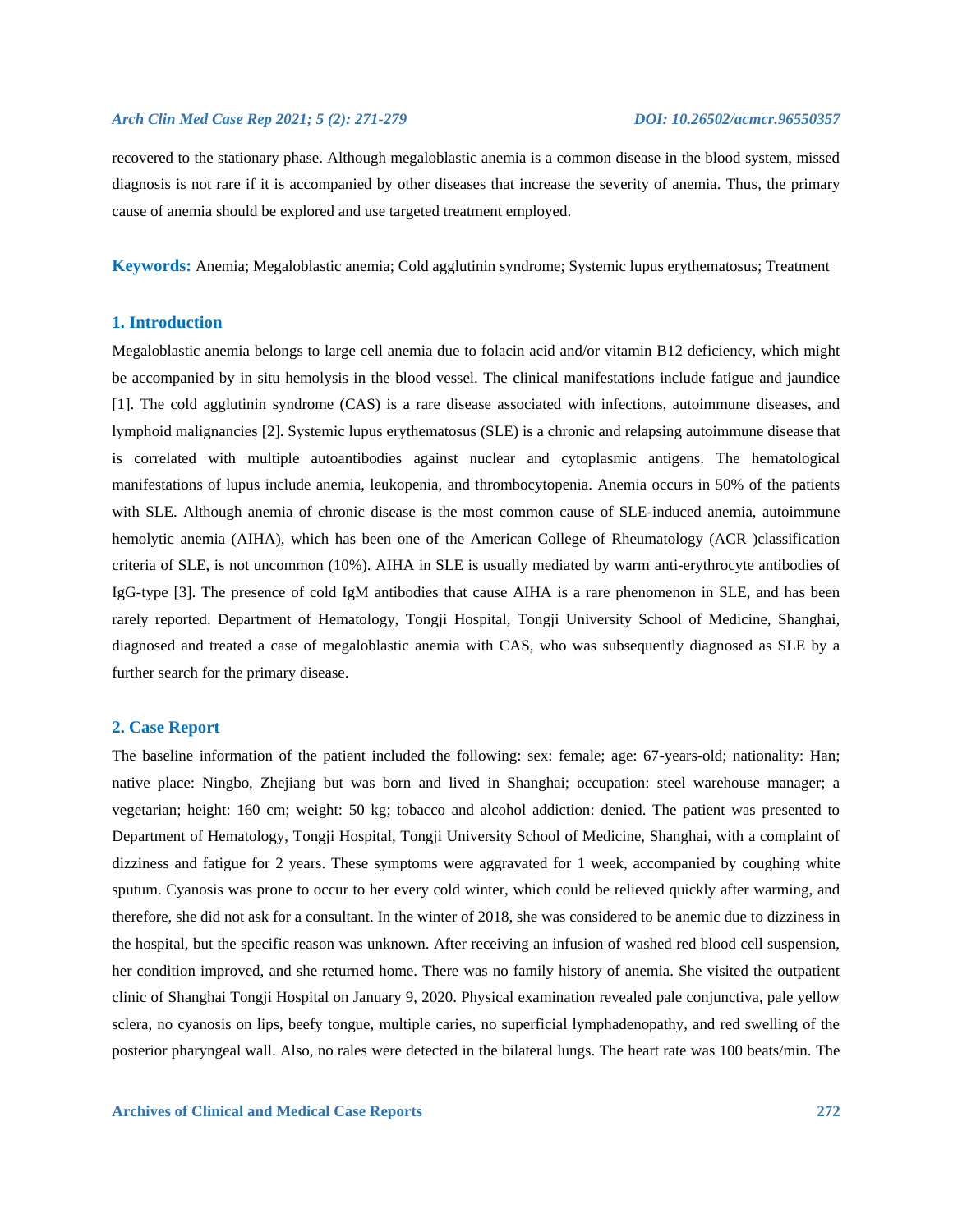spleen was 2 cm below the ribs, without tenderness. The skin temperature of the extremities was significantly low, but without cyanosis. Laboratory examination: (January 10, 2020) routine blood examination (by SYSMEX XN-20 whole-cell modular blood body fluid analyzer, Sysmex, Japan): hemoglobin (Hb) 54 (115–150) g/L, red blood cell (RBC)  $1.19 \times 10^{12}$  (3.8–5.1)  $\times 10^{12}$ /L, hematocrit (HCT) 16.5 (35–45)%, white blood cell (WBC) 3.54  $\times 10^{9}$  (3.5– 9.5)  $\times$  10<sup>9</sup>/L, neutrophil (N) 75 (40–75)%, platelets (PLT) 168  $\times$  10<sup>9</sup> (125–350)  $\times$  10  $\times$  /L), mean corpuscular volume (MCV) 138.7 (82–100) fL, mean corpuscular hemoglobin (MCH) 45.4 (27-34) pg, mean corpuscular hemoglobin concentration (MCHC) 327.3 (316–354) g/L, and reticulocyte (Ret) 14.6 (0.5–1.5)%. The biochemical inspection was carried out using AU5800 automatic biochemical analyzer (Beckman Coulter) alanine aminotransferase (ALT) 4 (7–40) U/L, aspartate aminotransferase (AST) 13 (13–35) U/L, total bilirubin (TBiL) 29.3 (5.1–20.5) μmol/L, direct bilirubin (DBiL) 6.8 (<3.4) μmol/L, lactate dehydrogenase (LDH) 190 (120–250) U/L, VIT-B12 118 (145–569) pmol/L, folic acid 5.43 (4.6–18.7) ng/mL. The bone marrow biopsy report indicated that the bone marrow hematopoietic tissues were significantly active and nucleated cell hyperplasia was active. Mild pathological hematopoiesis was seen in the red blood cell line, and micromegakaryocytes and platelet clusters were observed. Also, low-risk myelodysplastic syndrome (MDS)-like changes were detected. No bone marrow granules were found in the external iron, and internal iron showed 9% ring iron granulocytes(Figure 1). Chromosome displayed normal karyotype, and no fusion gene mutation related to myeloid was discovered. Chest computed tomography (CT) imaging revealed an increased density of strip shape in the lower lobe of both lungs and a small amount of bilateral pleural effusion. Mycoplasma, chlamydia, cytomegalovirus, Epstein-Barr (EB) virus, and adenovirus antibodies were negative. In addition, tumor indexes of the lung, digestive tract, and reproductive system were negative. Abdominal CT examination showed no deep lymphadenopathy and organ occupying lesions except for a small amount of pelvic effusion. The pathogen of sputum culture also tested negative twice.

After admission, she was diagnosed with severe anemia based on Hb 54 g/L, RBC 1.19  $\times$  10<sup>12</sup> (3.8–5.1)  $\times$  10<sup>12</sup>/L), and HCT 16.5% (35–45)%. Combined with the condition that the patients had large cell anemia, low vitamin B12, elevated reticulocytes, and mild hemolysis, and that bone marrow and cytogenetic examination did not support MDS, she was diagnosed as megaloblastic anemia and was orally administered folic acid tablets (5 mg every time, three times a day) and vitamin B12 (100  $\mu$ g every time, once a day, intramuscular injection).

At the time of hospitalization (January 9, 2020), the patient has fever (38.7°C, i.e., 101.66°F), which was initially considered to be caused by infection since the symptoms did not support tumor diseases, such as lymphoma. Combined with clinical manifestations and chest imaging results, she was later diagnosed with community-acquired pneumonia. According to a local epidemiological survey, *Streptococcus pneumoniae* might be the pathogenic bacteria, and hence, the patient was given piperacillin-tazobactam (Ruiyang Pharmaceuticals, 3.375 g each time, once every 6 h, intravenous drip). After 3 days of anti-infection treatment, her temperature stabilized.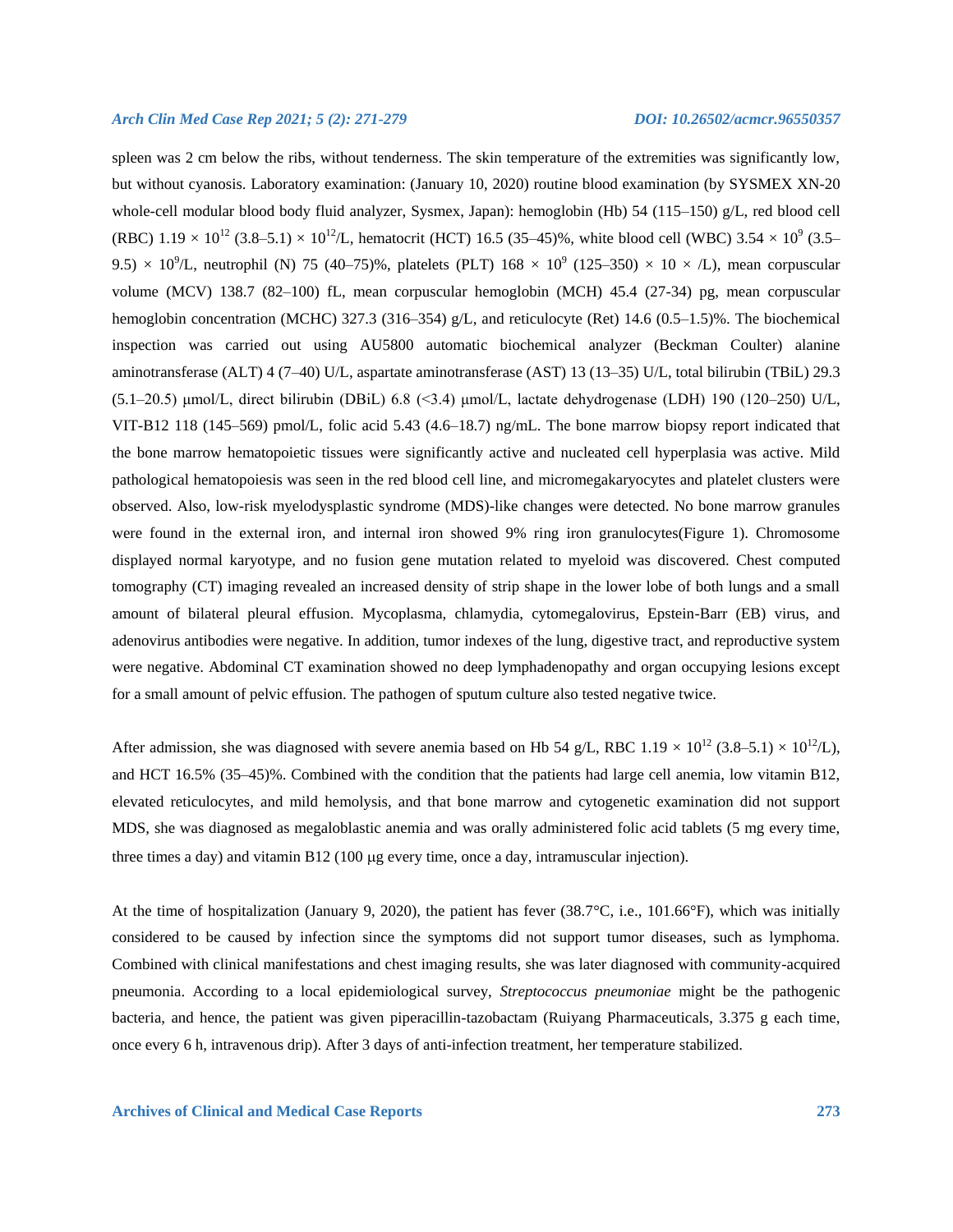However, the patient experienced high fever again (38.7°C, i.e., 101.66°F) with chills, cyanosis in the extremities, and condensation in the peripheral venous blood on January 14, 2020 when the air temperature dropped sharply. The IgM titer of the agglutinin was 1:512. Peripheral smears showed erythrocyte agglutination, obvious pleochroism, and many nucleated red blood cells. Peripheral blood routine on January 14, 2020: Hb 24 g/L, RBC 0.45  $\times$  10<sup>12</sup>/L, HCT 6.1%, WBC 4.17x10<sup>9</sup>, N 66%, PLT 250  $\times$  10<sup>9</sup>/L, MCV 135.6 fL, MCH 53.3 pg, MCHC 393.4 g/L, Ret 16.9%; TBiL 36.6 μmol/L, DBiL 8.5 μmol/L, LDH 947 U/L. Direct Coombs test was positive (anti-human globulin C3 was positive and anti-human globulin IgG was negative), erythrocyte antigen CD55 and CD59 were both negative, and blood type was A, RhD (+), CCee type. Furthermore, since the patient was prone to cyanosis every cold winter and according to the diagnostic criteria of cold agglutinin syndrome [4], the clinical manifestations were related to hemolytic anemia, the extremities become bruised by cold, the direct Coombs test was positive, and cold agglutinin titer of the peripheral blood was ≥1:64; after excluding paroxysmal cryoglobulinemia, the patient was diagnosed as CAS.

On January 14, 2020, the patient was given fluid infusion and blood transfusion with warmer S-line (American Virtue Science and Technology Co., Ltd) to maintain the infusion temperature at 30°C. Due to the massive hemolysis, the patient began to have hemoglobinuria, but the cyanosis of the extremities mitigated. In order to improve hemolysis, she was treated with methylprednisolone sodium succinate (Pfizer Manufacturing Belgium NV) at a dosage of 1.5 mg/kg/d and intravenous gamma globulin (Shanghai Institute of Biological Products) at 400 mg/kg/d for 5 days since January 15. On January 17, heated and specially washed red blood cells were infused, which elevated the level of hemoglobin in the patient.

Further medical history and examination revealed that the patient had pleural effusion, pelvic effusion, splenomegaly (131 mm  $\times$  40 mm), as assessed by ultrasonography. Hemolytic anemia, increased erythrocyte sedimentation rate, and weak positive antinuclear antibody(ANA)at 1:1000 showed homogeneous type, anti-doublestranded DNA857.7 IU/mL (<100 IU/mL), anti-RNP (+), anticardiolipin antibody (+), and low complement C3 and C4. Since 4/11 revised SLE ACR standards were fulfilled, serositis, hemolysis anemia, positive anti-nuclear antibody, and low complement, and positive anti-dsDNA and anti-phospholipid antibodies, the patient was diagnosed as SLE. On January 19, 2020, she was treated with cyclosporine (Hangzhou Zhongmei Huadong Pharmaceutical Co., Ltd) 6 mg/kg/d orally, and hydroxychloroquine sulfate tablets (Shanghai Shangyao Zhongxi Pharmaceutical Co., Ltd) 0.4 g/d, twice a day. In addition, methylprednisolone sodium succinate was continued at a gradually reduced dosage and was changed to oral methylprednisolone tablets (Pfizer Italia Srl) by 40 mg/d on January 28. As a response to these treatments, hemolysis disappeared, anemia was significantly improved, body temperature stabilized, and relevant laboratory indicators improved. Thus, the patient was arranged to be followed up in the outpatient clinic and was subjected to blood routine test once a week. Furthermore, the dose of methylprednisolone tablets was gradually decreased to 20 mg/d on February 6, according to her condition and then

**Archives of Clinical and Medical Case Reports 274**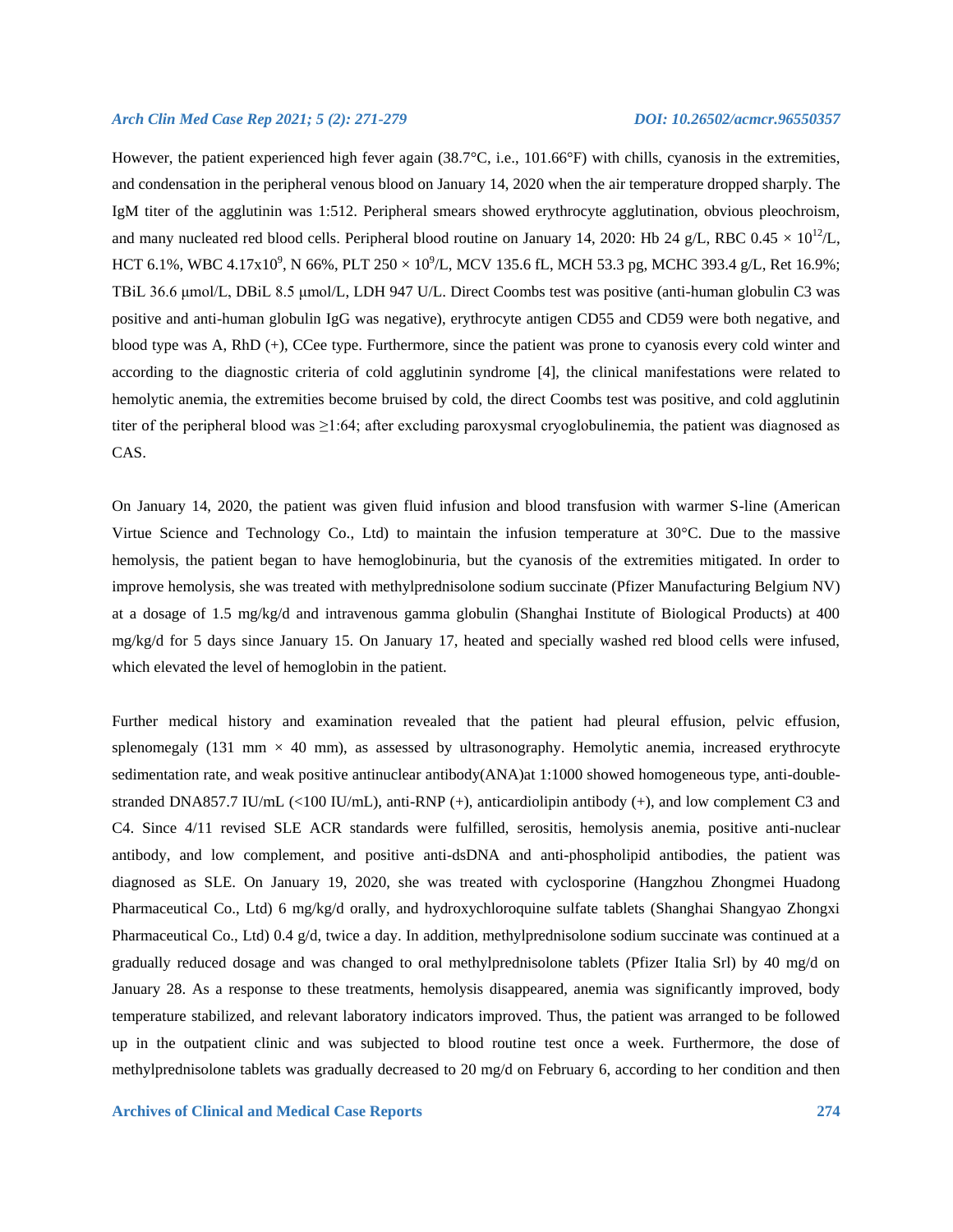reduced by 4 mg/d every 1 week until the maintenance dosage was achieved at 8 mg/d, which was continued for 3–6 months from March 1, 2020.

After discharge, the patient continued to be followed up. The routine blood examination on April 2, 2020 showed hemoglobin 159 g/L, RBC 5.01  $\times$  10<sup>9</sup>/L, HCT 6.1%, WBC 8.56  $\times$  10<sup>9</sup>, Ret 1.2%, and MCV, MCH, and MCHC were normal. Biochemical tests indicated that total bilirubin, indirect bilirubin, folic acid, and vitamin B12 were also normal. Anti-double-stranded DNA was quantified as 146.1 IU/mL (<100 IU/mL), but the level of complement C3 and C4 was low. Thus, we recommended Mebthera to the patient, which was declined for personal reasons. Then, she was asked to keep warm and continue treatment with methylprednisolone tablets 8 mg/d, cyclosporine 3 mg/kg/d, and hydroxychloroquine sulfate tablets 0.2 g/d until June 5, 2020 when the hemoglobin rose to 146 g/L, SLE was at the rest phrase, and the quantitative amount of anti-double-stranded DNA decreased to 188.2 u/mL (<100 IU/mL), while the complement C3 and C4 were yet at a low level. The drugs and changes in the patient's clinical indicators are shown in Table 1.



**Figure 1:** Bone marrow cytology and bone marrow biopsy.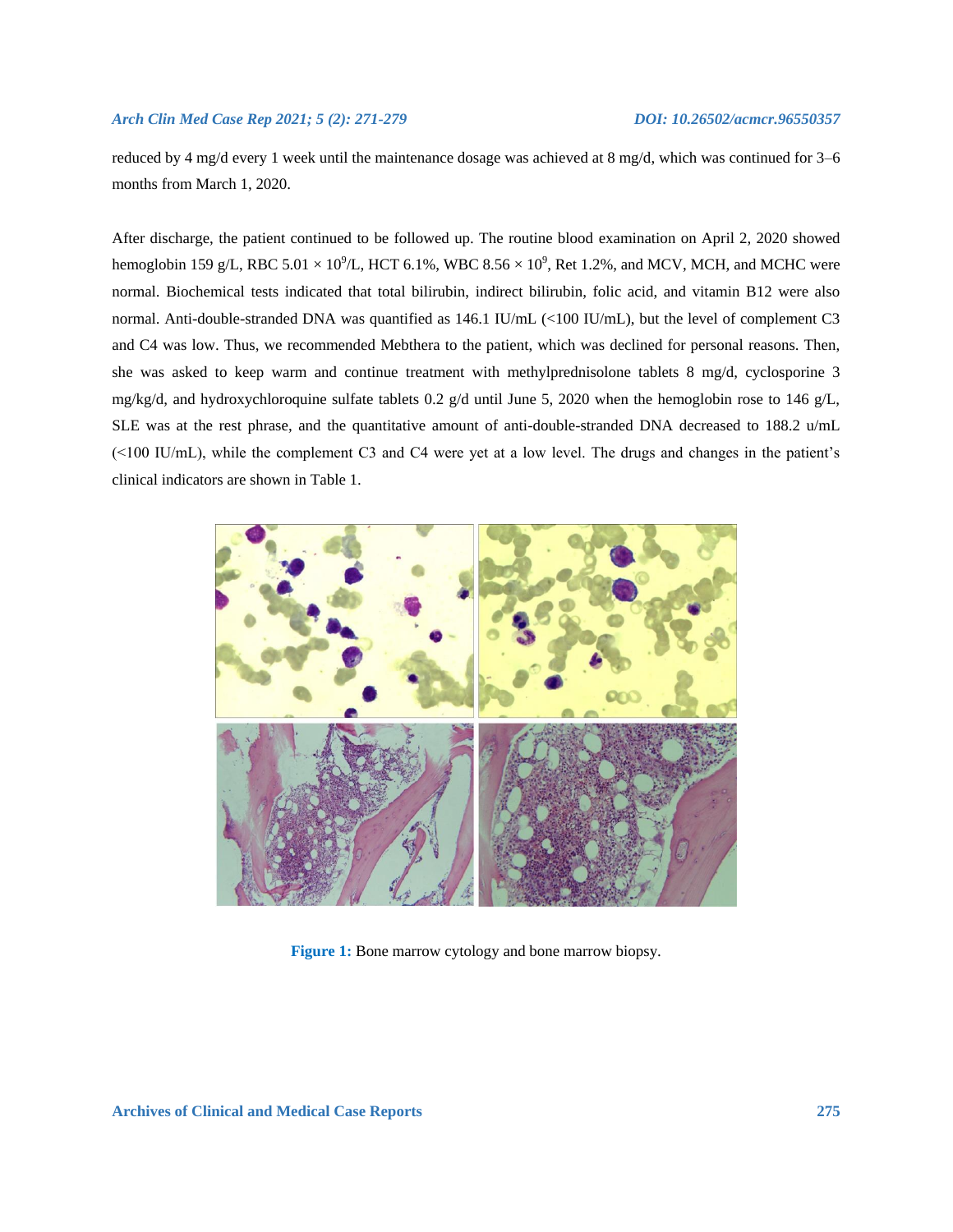| Chinese female, 67-years-old, vegetarian                                                                                                                           |            |                               |      |                 |          |       |                                                                                                                                                             |                                                                |
|--------------------------------------------------------------------------------------------------------------------------------------------------------------------|------------|-------------------------------|------|-----------------|----------|-------|-------------------------------------------------------------------------------------------------------------------------------------------------------------|----------------------------------------------------------------|
| Days after<br>admission                                                                                                                                            | Laboratory |                               |      |                 |          |       |                                                                                                                                                             |                                                                |
|                                                                                                                                                                    |            | Hb g/L RBC $10^{12}$ /L Ret % |      | <b>IB</b> mol/L | TB mol/L | LDH/L | <b>Others</b>                                                                                                                                               | <b>Treatment</b>                                               |
| D <sub>1</sub>                                                                                                                                                     | 54         | 1.19                          | 14.6 | 6.8             | 29.3     | 290   | VitB12 118 pmol/L, folic acid 5.43 ng/mL,<br>MCV 135.6 fL, MCH 53.3 pg, MCHC 393.4 Oral folic acid and parenteral VitB12<br>g/L                             |                                                                |
| D <sub>5</sub>                                                                                                                                                     | 24         | 0.45                          | 16.9 | 8.5             | 36.6     | 947   | Cold agglutinin in peripheral venous blood                                                                                                                  | <b>Barkey</b>                                                  |
| D <sub>6</sub>                                                                                                                                                     |            |                               |      |                 |          |       | CD55, CD59 negative                                                                                                                                         | MP 1.5 mg/kg daily, IVIG 0.4 g/kg<br>daily                     |
| D8                                                                                                                                                                 | 76         | 1.9                           | 15.5 |                 |          |       | Erythrocyte $\uparrow$ , DCT (+), ICT (-) blood group:<br>A RhD(+), CCee                                                                                    | Transfuse warm specially WRBC 2U                               |
| D10                                                                                                                                                                | 83         | 2.01                          | 4.14 | 4.4             | 17       | 292   | anti-dsDNA 857.7 IU/mL, ANA (+),<br>Complement C3↓, Complement C4↓                                                                                          | Cyclosporine 6 mg/kg daily,<br>Hydroxychloroquine 400 mg daily |
| D19                                                                                                                                                                | 98         | 2.72                          | 2.8  |                 |          |       | Erythrocyte is normal                                                                                                                                       | MP reduced to 40 mg daily                                      |
| D28                                                                                                                                                                | 106        | 3.02                          | 1.99 | 2.5             | 10.6     | 165   | Anti-dsDNA 346.6 IU/mL                                                                                                                                      | MP reduced to 20 mg daily                                      |
| D84                                                                                                                                                                | 159        | 5.01                          | 1.2  | 1.8             | 9.1      | 170   | VitB12 225 pmol/L, folic acid 8.88 ng/mL<br>anti-dsDNA 146.1 IU/mL, Complement $C3\downarrow$ , $\text{mg/kg}$ , daily, Hydroxychloroquine<br>Complement C4 | MP 8 mg daily, Cyclosporine 3<br>200 mg daily                  |
| MP-methylprednisolone: WIg-intravenous immunoglobulin: Hb-hemoglobin: Th-total bilirubin: Ib-indirect bilirubin: DCT-direct Coombs test: ICT-indirect Coombs test: |            |                               |      |                 |          |       |                                                                                                                                                             |                                                                |

MP-methylprednisolone; IVIg-intravenous immunoglobulin; Hb-hemoglobin; Tb-total bilirubin; Ib-indirect bilirubin; DCT-direct Coombs test; ICT-indirect Coombs test; RBC-red blood cell; WRBC-washed red blood cell

**Table 1:** Laboratory test and treatment schedule.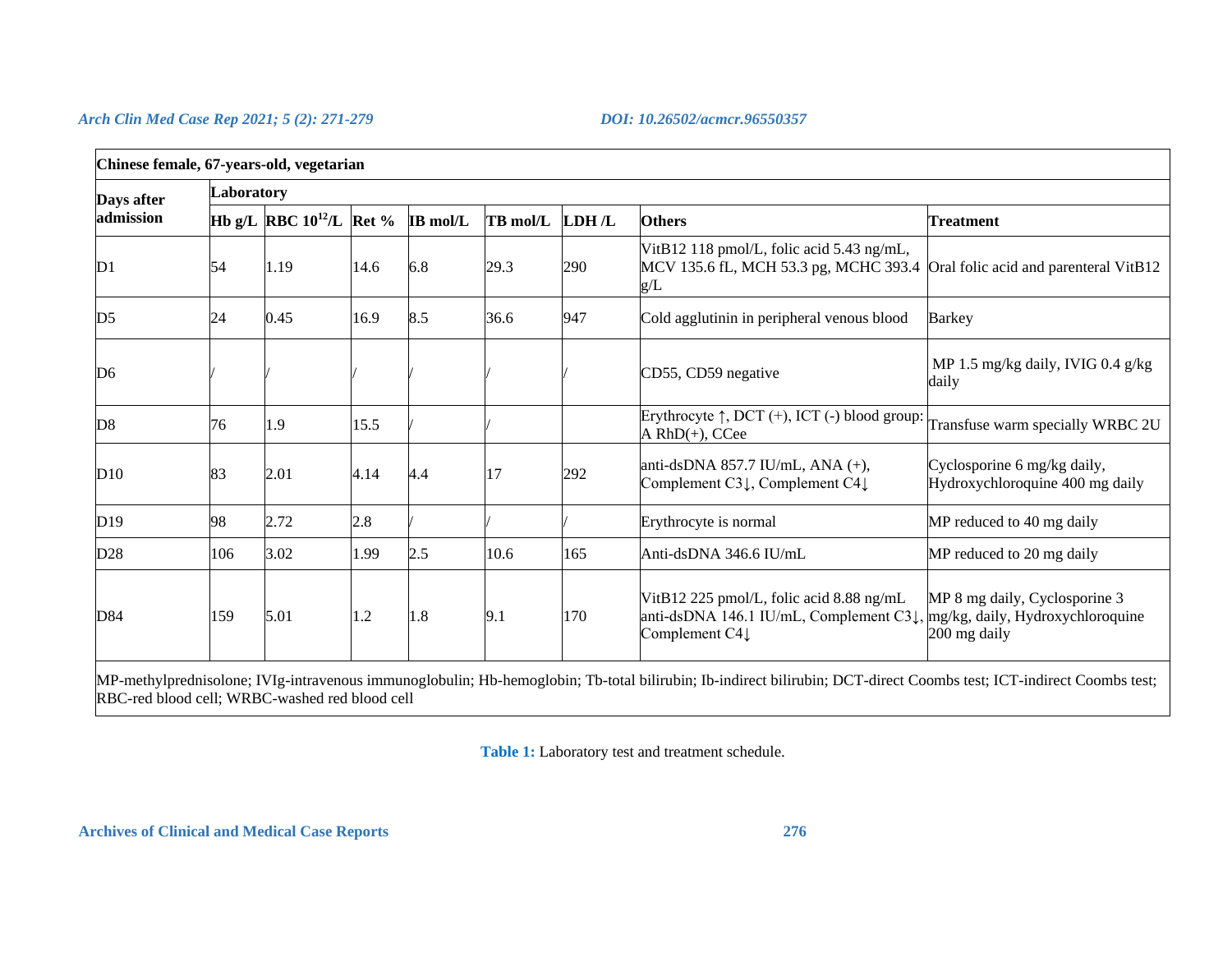### **3. Discussion**

Currently, only a few studies have reported that secondary CAS is caused by SLE. Herein, we described a case of CAS with SLE induced by megaloblastic anemia that could provide some clinical experience. Secondary CAS is relatively rare. Thus, the literature review revealed that mycoplasma pneumonia [5], Epstein-Barr virus infection [6], infection by coronavirus disease 2019 (COVID-19) [7], and lymphoproliferative diseases [8] could cause secondary CAS. Other examinations did not show any evidence of mycoplasma and common viruses; mycoplasma and viral infection, known to be secondary to cold agglutinin syndrome, could be excluded. The diagnosis of the tumor was also not considered. Strikingly, only little literature is available about secondary CAS caused by SLE and cold IgM antibody of AIHA in SLE. Nonetheless, some institutions have reported SLE-induced secondary CAS [9,10]. With careful consideration, our patient might suffer active SLE due to pulmonary infection and SLE-induced secondary CAS. In addition, the treatment of CAS and SLE was effective, which was encouraging. After several months of therapy, the patient's anemia was corrected, and SLE was controlled in the stationary phase; however, there are is positive quantitative anti-dsDNA and low complement C3 and C4 content. Is there any further treatment? The literature review revealed that immunosuppressants such as rituximab, cyclophosphamide, and fludarabine [11], as well as complement therapy [12] have also achieved satisfactory results in the treatment of CAS. Thus, this patient can avail these therapies for improved efficacy.

In conclusion, Anemia is a common disease in the blood system, which can easily miss diagnosis if accompanied by multiple disorders; thus, careful evaluation is required. This case reminds us that when the treatment effect of anemia is not satisfactory, or a new clinical manifestation appears, a detailed and careful assessment should be carried out to exclude other complex causes of anemia. The top choice for the treatment of CAS is hormonal therapy. When the hormone is not effective, immunosuppressive agents and complement therapy can be considered.

### **Acknowledgment**

This study was funded by the Youth Research Project of Shanghai Municipal Commission of Health and Family Planning under Grant [20174Y0110], and Program of Outstanding Young Scientists of Tongji Hospital Affiliated to Tongji University under Grant [No. HBRC1908], and Shanghai Sailing Program (No. 19YF1444300).

### **Conflicts of Interest**

The authors have no conflicts of interest to declare.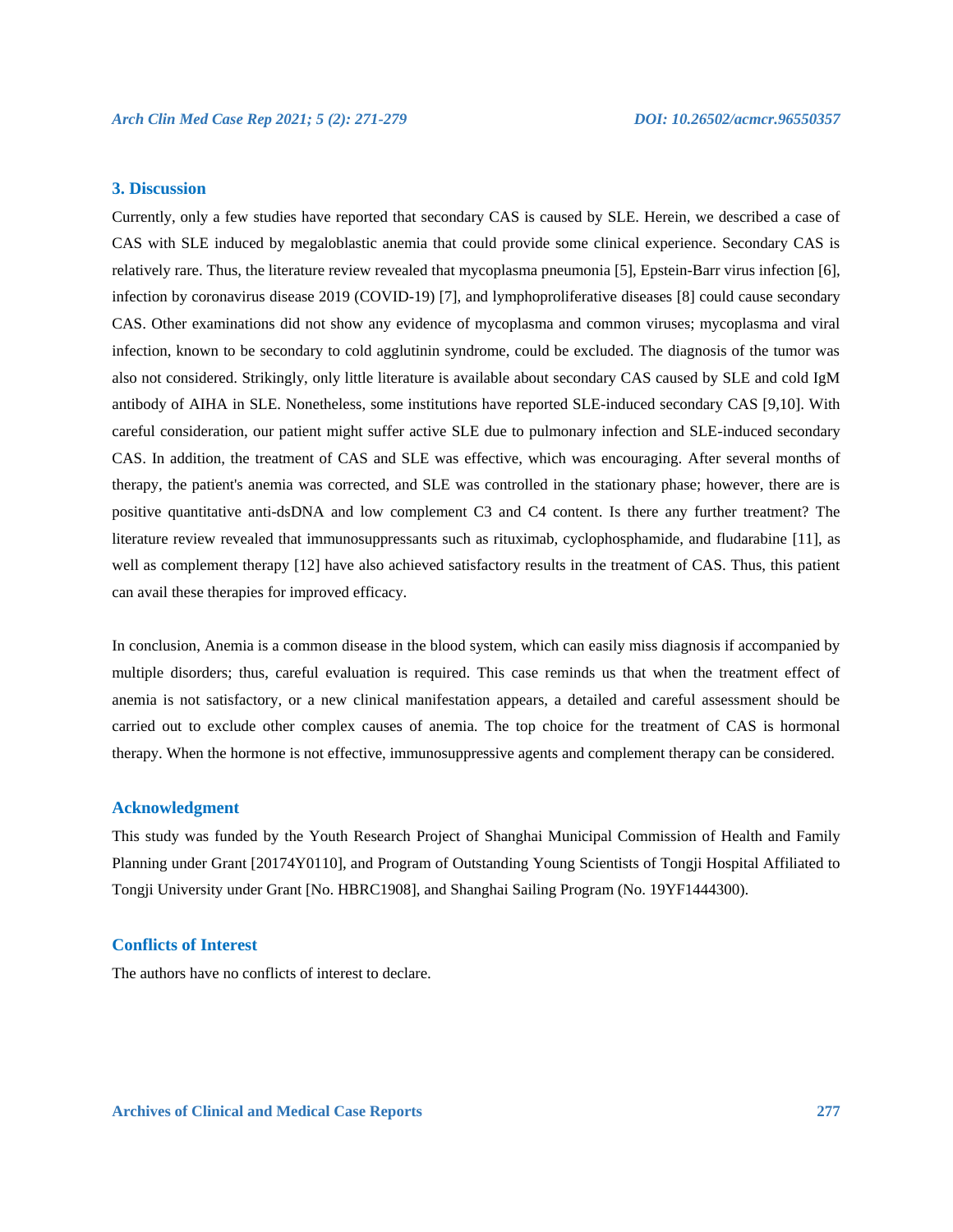### **Statement of Ethics**

This work has been carried out in accordance with the Declaration of Helsinki (2000) of the World Medical Associatio. The patient was willing to share this case and has signed informed consent.

### **References**

- 1. Zhinan Z, Ti S. Criteria for diagnosis and efficacy of hematological diseases. 3 Edn. Beijing: Science and Technology Press 26 (1999).
- 2. Berentsen S, Röth A, Randen U, et al. Cold agglutinin disease: current challenges and future prospects. Journal of blood medicine 10 (2019): 93-103.
- 3. Keeling DM, Isenberg DA. Haematological manifestations of systemic lupus erythematosus. Blood Reviews 7 (1993): 199-207.
- 4. Berentsen S, Tjønnfjord GE. Diagnosis and treatment of cold agglutinin mediated autoimmune hemolytic anemia. Blood Rev 26 (2012): 107-115.
- 5. Wang JL, Ho MY, Shen EY. Mycoplasma pneumoniae infection associated with hemolytic anemia--report of one case. Acta paediatrica Taiwanica = Taiwan er ke yi xue hui za zhi 45 (2004): 293-295.
- 6. Ontanilla Clavijo G, Praena Segovia J, Giráldez Gallego Á, et al. Severe acute hepatitis and cold agglutinin-related hemolytic anemia secondary to prime infection with Epstein-Barr virus. Revista espanola de enfermedades digestivas : organo oficial de la Sociedad Espanola de Patologia Digestiva 109 (2017): 388-390.
- 7. Zagorski E, Pawar T, Rahimian S, et al. Cold agglutinin autoimmune haemolytic anaemia associated with novel coronavirus (COVID-19). British journal of haematology (2020).
- 8. Randen U, Trøen G, Tierens A, et al. Primary cold agglutinin-associated lymphoproliferative disease: a Bcell lymphoma of the bone marrow distinct from lymphoplasmacytic lymphoma. Haematologica 99 (2014): 497-504.
- 9. Srinivasan N, Oswal A, Garg S, et al. Cold agglutinin induced hemolysis in a newly diagnosed systemic lupus erythematosus. The American journal of the medical sciences 339 (2010): 270-273.
- 10. Chaubey VK, Chhabra L. Cold agglutinin-induced haemolysis in association with antinuclear antibodynegative SLE. BMJ case reports 2013 (2013).
- 11. Bhattacharyya J, Mihara K, Takihara Y, et al. Successful treatment of IgM-monoclonal gammopathy of undetermined significance associated with cryoglobulinemia and cold agglutinin disease with immunochemotherapy with rituximab, fludarabine, and cyclophosphamide. Annals of hematology 91 (2012): 797-799.